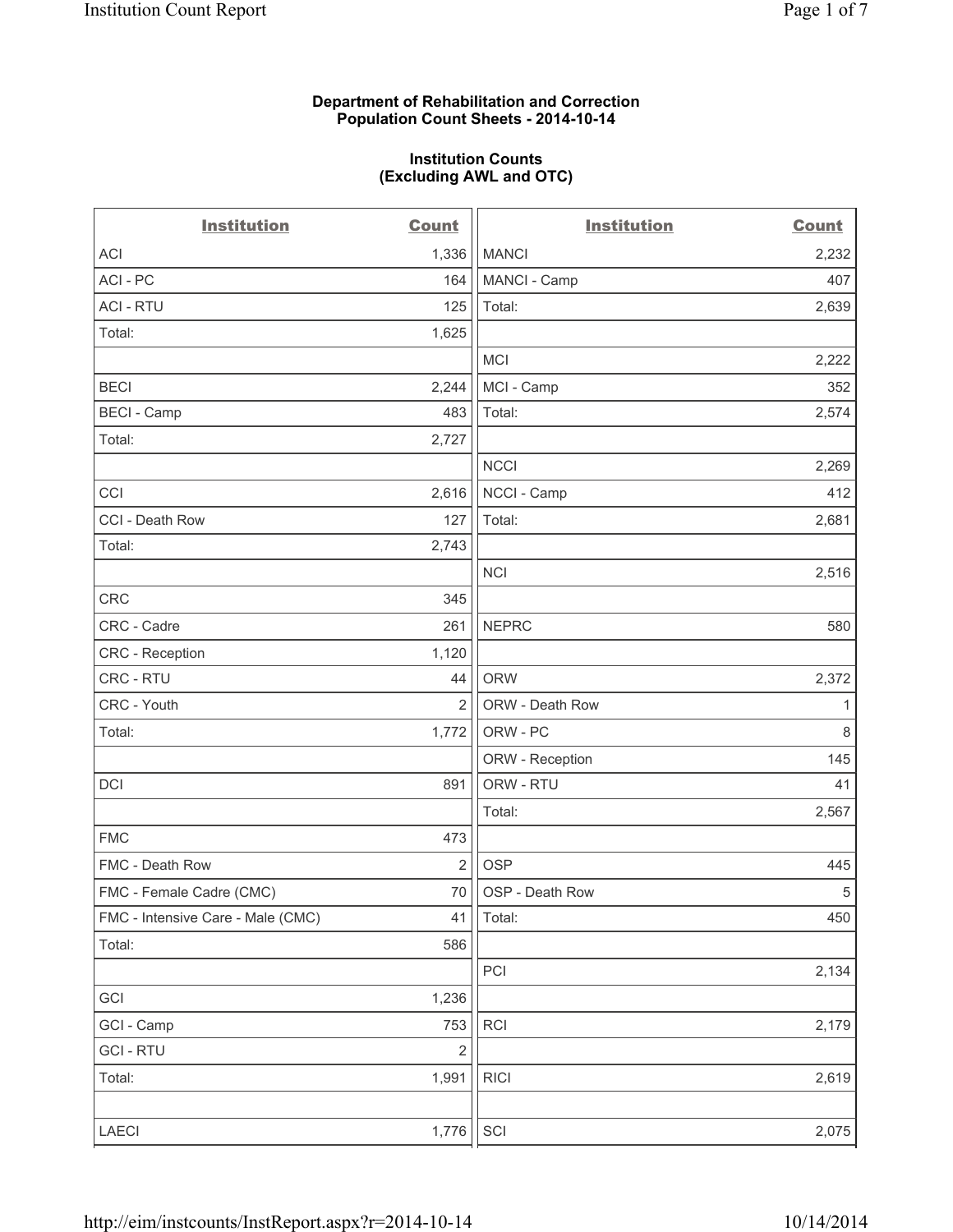| LECI                     | 1,955 | <b>SOCF</b>      | 1,091                             |
|--------------------------|-------|------------------|-----------------------------------|
| LECI - Camp              | 192   | SOCF - RTU       | 68                                |
| Total:                   | 2,147 | Total:           | 1,159                             |
|                          |       |                  |                                   |
| LOCI                     | 2,250 | <b>TCI</b>       | 1,066                             |
|                          |       | TCI - Camp       | 448                               |
| <b>LORCI</b>             | 266   | Total:           | 1,514                             |
| LORCI - Cadre            | 224   |                  |                                   |
| <b>LORCI - Reception</b> | 1,140 | <b>TOCI</b>      | 1,028                             |
| Total:                   | 1,630 | <b>TOCI - PC</b> | 17                                |
|                          |       | Total:           | 1,045                             |
| <b>MACI</b>              | 1,037 |                  |                                   |
| MACI - Minimum           | 1,408 | <b>WCI</b>       | 1,304                             |
| Total:                   | 2,445 | WCI - RTU        | 98                                |
|                          |       | Total:           | 1,402                             |
|                          |       |                  |                                   |
|                          |       |                  | $E \cap 747$<br>Total Dopulations |

**Total Population: 50,717**

\* The Total Population includes 37 Offenders with Reason Codes 30 & 31. \*\* The Total Population includes 32 Offenders with Reason Code 0A.

# **Male Population by Security Level (Include AWL and Exclude OTC)**

| <b>Security Level</b>  | <b>Body</b> | <b>AWL</b> | $(-OTC)$       | <b>Total</b> |
|------------------------|-------------|------------|----------------|--------------|
| Total Level 5          | 112         |            |                | 112          |
| Total Level 4          | 1,777       | 21         | 19             | 1,779        |
| Total Level 3          | 11,158      | 113        | 78             | 11,193       |
| Total Level 2          | 17,607      | 235        | 165            | 17,677       |
| Total Level 1          | 15,723      | 215        | 121            | 15,817       |
| <b>Total Death Row</b> | 136         | 3          | $\overline{2}$ | 137          |
| <b>Total Male</b>      | 46,513      | 588        | 386            | 46,715       |

## **Female Population by Institution (Include AWL and Exclude OTC)**

| <b>Institution</b>       | <b>Body</b> | <b>AWL</b> | $(-OTC)$ | <b>Total</b> |
|--------------------------|-------------|------------|----------|--------------|
| <b>DCI</b>               | 891         | 13         | 6        | 898          |
| <b>FMC</b>               | 22          | 6          |          | 26           |
| FMC - Female Cadre (CMC) | 70          |            |          | 70           |
| <b>NEPRC</b>             | 580         | 15         |          | 588          |
| <b>ORW</b>               | 2,371       | 65         | 35       | 2,401        |
| <b>ORW - Death Row</b>   |             |            |          |              |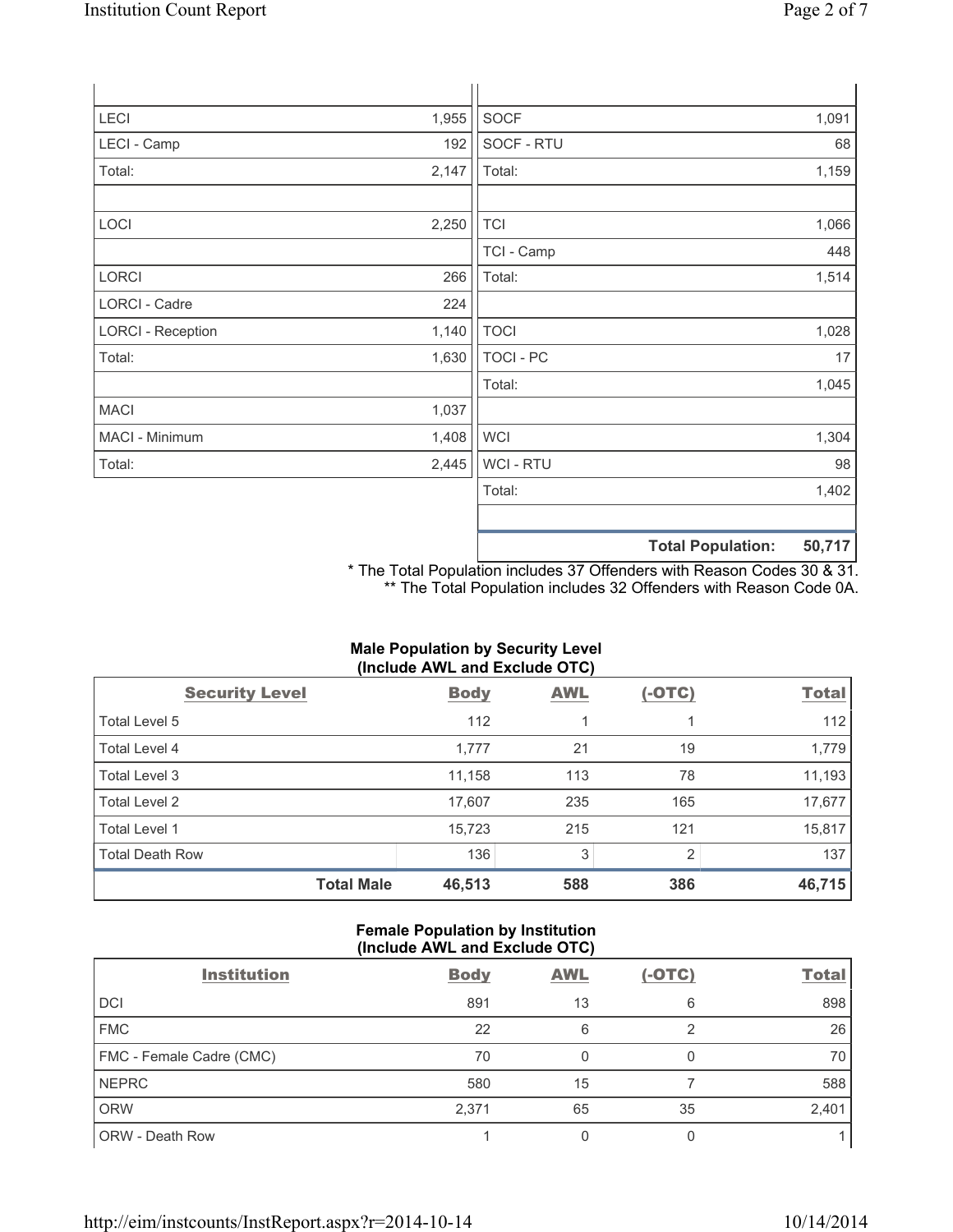| ORW - PC        |                          |        |     |     |        |
|-----------------|--------------------------|--------|-----|-----|--------|
| ORW - Reception |                          | 145    |     |     | 145    |
| ORW - RTU       |                          | 41     |     |     |        |
|                 | <b>Total Female</b>      | 4,129  | 99  | 50  | 4,178  |
|                 |                          |        |     |     |        |
|                 | <b>Total Population:</b> | 50,642 | 687 | 436 | 50,893 |

### **Male Population by Institution: Security Level 5 (Include AWL and Exclude OTC)**

|             | <b>Institution</b>   | <b>Body</b> | <b>AWL</b> | $(-OTC)$ | <b>Total</b> |
|-------------|----------------------|-------------|------------|----------|--------------|
| <b>OSP</b>  |                      | 111         |            |          | 111          |
| <b>SOCF</b> |                      |             |            |          |              |
|             | <b>Total Level 5</b> | 112         |            |          | 112          |

# **Male Population by Institution: Security Level 4 (Include AWL and Exclude OTC)**

| <b>Institution</b>       |                      | <b>Body</b>    | <b>AWL</b>          | $(-OTC)$            | <b>Total</b>   |
|--------------------------|----------------------|----------------|---------------------|---------------------|----------------|
| <b>CRC</b>               |                      | 5              | $\mathsf 0$         | $\mathbf 0$         | $\sqrt{5}$     |
| CRC - Cadre              |                      | $\mathbf{1}$   | $\mathsf{O}\xspace$ | $\mathsf 0$         | 1              |
| CRC - Reception          |                      | $\mathbf{1}$   | $\mathsf{O}\xspace$ | $\mathsf{O}\xspace$ | $\mathbf{1}$   |
| CRC - RTU                |                      | $\overline{2}$ | $\mathbf 0$         | $\mathsf 0$         | $\overline{2}$ |
| <b>FMC</b>               |                      | $\mathbf 0$    | $\mathbf{1}$        | $\mathsf 0$         | $\mathbf{1}$   |
| LECI                     |                      | 5              | $\mathbf 0$         | $\mathsf{O}\xspace$ | $\sqrt{5}$     |
| <b>LORCI</b>             |                      | $\,6$          | $\mathsf{O}\xspace$ | $\mathsf{O}\xspace$ | $\,6\,$        |
| <b>LORCI - Reception</b> |                      | $\mathbf{1}$   | $\mathbf 0$         | $\mathsf{O}\xspace$ | $\mathbf{1}$   |
| <b>MACI</b>              |                      | 1              | $\mathbf 0$         | $\mathsf{O}\xspace$ | 1              |
| <b>MANCI</b>             |                      | $\,6\,$        | $\mathsf{O}\xspace$ | $\mathsf{O}\xspace$ | $\,6\,$        |
| <b>MCI</b>               |                      | $\,6$          | $\mathsf{O}\xspace$ | $\mathsf{O}\xspace$ | $\,6$          |
| <b>NCCI</b>              |                      | $6\,$          | $\mathsf 0$         | $\mathsf{O}\xspace$ | $6\phantom{1}$ |
| <b>OSP</b>               |                      | 326            | $\mathsf 3$         | $\mathsf 3$         | 326            |
| <b>RCI</b>               |                      | 3              | $\mathbf 0$         | $\mathsf{O}\xspace$ | 3              |
| <b>SOCF</b>              |                      | 1,072          | 13                  | 13                  | 1,072          |
| SOCF - RTU               |                      | 65             | $\mathbf 0$         | $\mathsf{O}\xspace$ | 65             |
| <b>TCI</b>               |                      | 17             | $\mathbf 1$         | $\mathsf{O}\xspace$ | 18             |
| <b>TOCI</b>              |                      | 224            | $\overline{2}$      | $\overline{2}$      | 224            |
| <b>TOCI - PC</b>         |                      | 11             | $\mathsf 0$         | $\mathsf{O}\xspace$ | 11             |
| <b>WCI</b>               |                      | 18             | $\mathbf{1}$        | $\mathbf{1}$        | 18             |
| <b>WCI-RTU</b>           |                      | 1              | $\mathsf{O}\xspace$ | $\mathsf 0$         | 1              |
|                          | <b>Total Level 4</b> | 1,777          | 21                  | 19                  | 1,779          |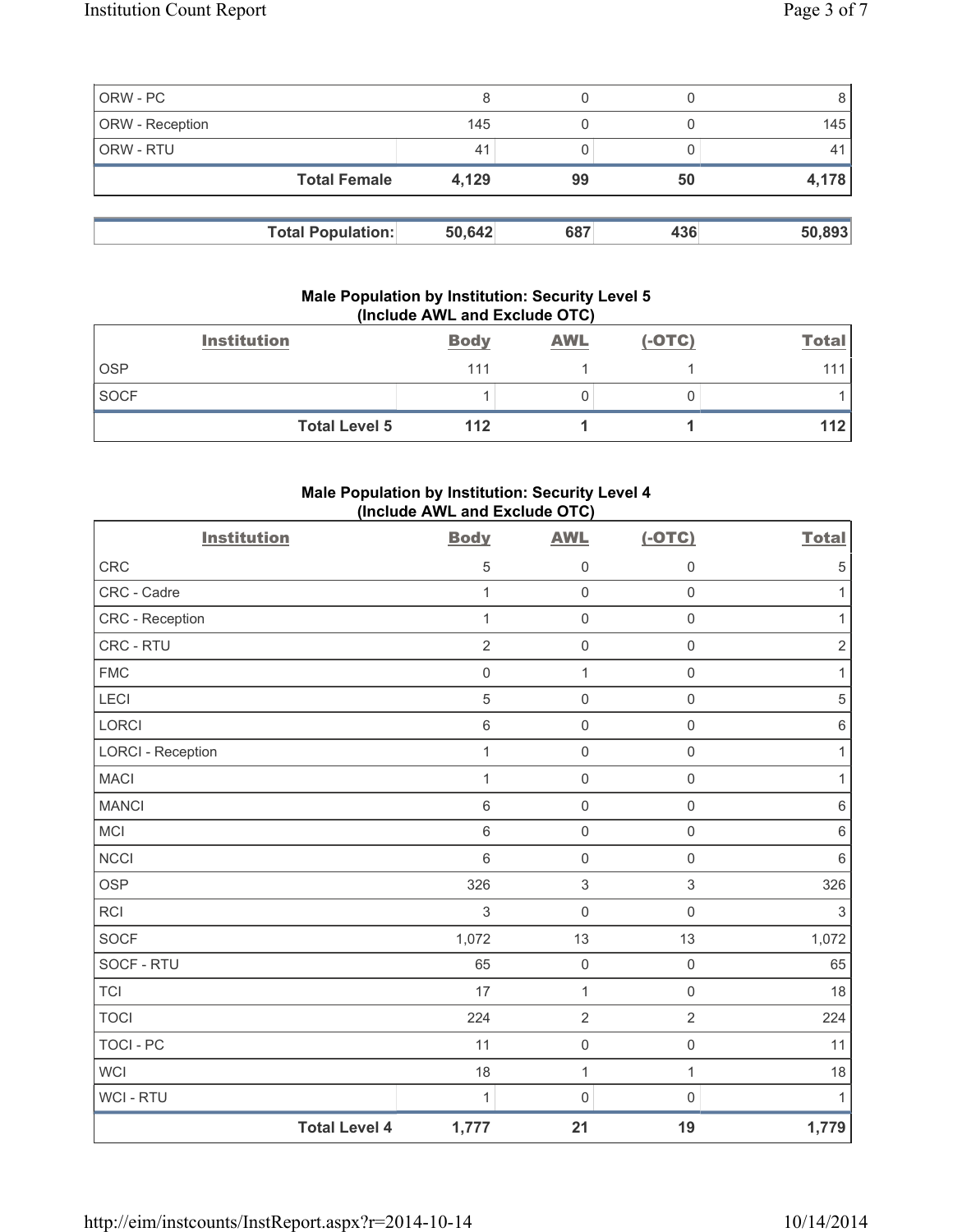| <b>Institution</b>                | (include AVVL and Exclude $O(O)$<br><b>Body</b> | <b>AWL</b>          | $(-OTC)$            | <b>Total</b>     |
|-----------------------------------|-------------------------------------------------|---------------------|---------------------|------------------|
| ACI                               | 23                                              | $\overline{2}$      | 0                   | 25               |
| ACI-PC                            | 69                                              | $\mathbf 0$         | $\mathsf{O}\xspace$ | 69               |
| <b>BECI</b>                       | $\sqrt{5}$                                      | $\mathsf{O}\xspace$ | $\mathsf{O}\xspace$ | 5                |
| CCI                               | $\overline{2}$                                  | $\mathsf{O}\xspace$ | $\mathsf{O}\xspace$ | $\overline{2}$   |
| <b>CRC</b>                        | 95                                              | 3                   | $\sqrt{3}$          | 95               |
| CRC - Cadre                       | 199                                             | $\mathsf{O}\xspace$ | $\mathsf{O}\xspace$ | 199              |
| CRC - Reception                   | 707                                             | 12                  | $\sqrt{5}$          | 714              |
| CRC - RTU                         | 16                                              | $\mathsf{O}\xspace$ | $\mathsf{O}\xspace$ | 16               |
| <b>FMC</b>                        | $\sqrt{2}$                                      | $\mathsf{O}\xspace$ | $\mathsf{O}\xspace$ | $\sqrt{2}$       |
| FMC - Intensive Care - Male (CMC) | $\hbox{9}$                                      | $\mathbf 0$         | $\mathsf{O}\xspace$ | $\boldsymbol{9}$ |
| <b>LAECI</b>                      | $\sqrt{5}$                                      | $\mathbf 0$         | $\mathsf 0$         | $\sqrt{5}$       |
| LECI                              | 1,829                                           | 21                  | 20                  | 1,830            |
| LOCI                              | $\mathbf 1$                                     | $\mathsf{O}\xspace$ | $\mathsf 0$         | $\mathbf{1}$     |
| LORCI                             | 51                                              | 17                  | 15                  | 53               |
| LORCI - Cadre                     | 206                                             | $\mathbf 0$         | $\mathsf{O}\xspace$ | 206              |
| <b>LORCI - Reception</b>          | 589                                             | $\overline{2}$      | $\mathbf{1}$        | 590              |
| <b>MANCI</b>                      | 2,177                                           | 15                  | $10$                | 2,182            |
| MCI                               | $\overline{7}$                                  | $\mathbf 0$         | $\mathsf{O}\xspace$ | 7                |
| <b>NCCI</b>                       | 12                                              | $\mathsf{O}\xspace$ | $\mathsf{O}\xspace$ | 12               |
| <b>NCI</b>                        | 10                                              | $\mathbf{1}$        | $\mathsf{O}\xspace$ | 11               |
| PCI                               | 45                                              | 3                   | $\mathsf{O}\xspace$ | 48               |
| RCI                               | 1,984                                           | 21                  | 15                  | 1,990            |
| <b>RICI</b>                       | $\boldsymbol{7}$                                | $\mathbf 0$         | $\mathsf{O}\xspace$ | $\overline{7}$   |
| SCI                               | $\,8\,$                                         | $\mathsf{O}\xspace$ | $\mathsf{O}\xspace$ | $\,8\,$          |
| SOCF                              | 17                                              | $\mathbf 0$         | $\mathsf{O}\xspace$ | 17               |
| SOCF - RTU                        | $\mathfrak{S}$                                  | $\mathsf{O}\xspace$ | $\mathsf{O}\xspace$ | 3                |
| <b>TCI</b>                        | 960                                             | $\mathbf 5$         | $\sqrt{2}$          | 963              |
| TCI - Camp                        | $\mathbf{1}$                                    | $\mathsf{O}\xspace$ | $\mathsf{O}\xspace$ | $\mathbf{1}$     |
| <b>TOCI</b>                       | 781                                             | $\mathbf 1$         | $\mathbf{1}$        | 781              |
| <b>TOCI - PC</b>                  | 6                                               | $\mathsf{O}\xspace$ | $\mathsf{O}\xspace$ | 6                |
| WCI                               | 1,238                                           | $\boldsymbol{9}$    | $\,$ 5 $\,$         | 1,242            |
| <b>WCI - RTU</b>                  | 94                                              | $\mathbf{1}$        | 1                   | 94               |
| <b>Total Level 3</b>              | 11,158                                          | 113                 | 78                  | 11,193           |

#### **Male Population by Institution: Security Level 3 (Include AWL and Exclude OTC)**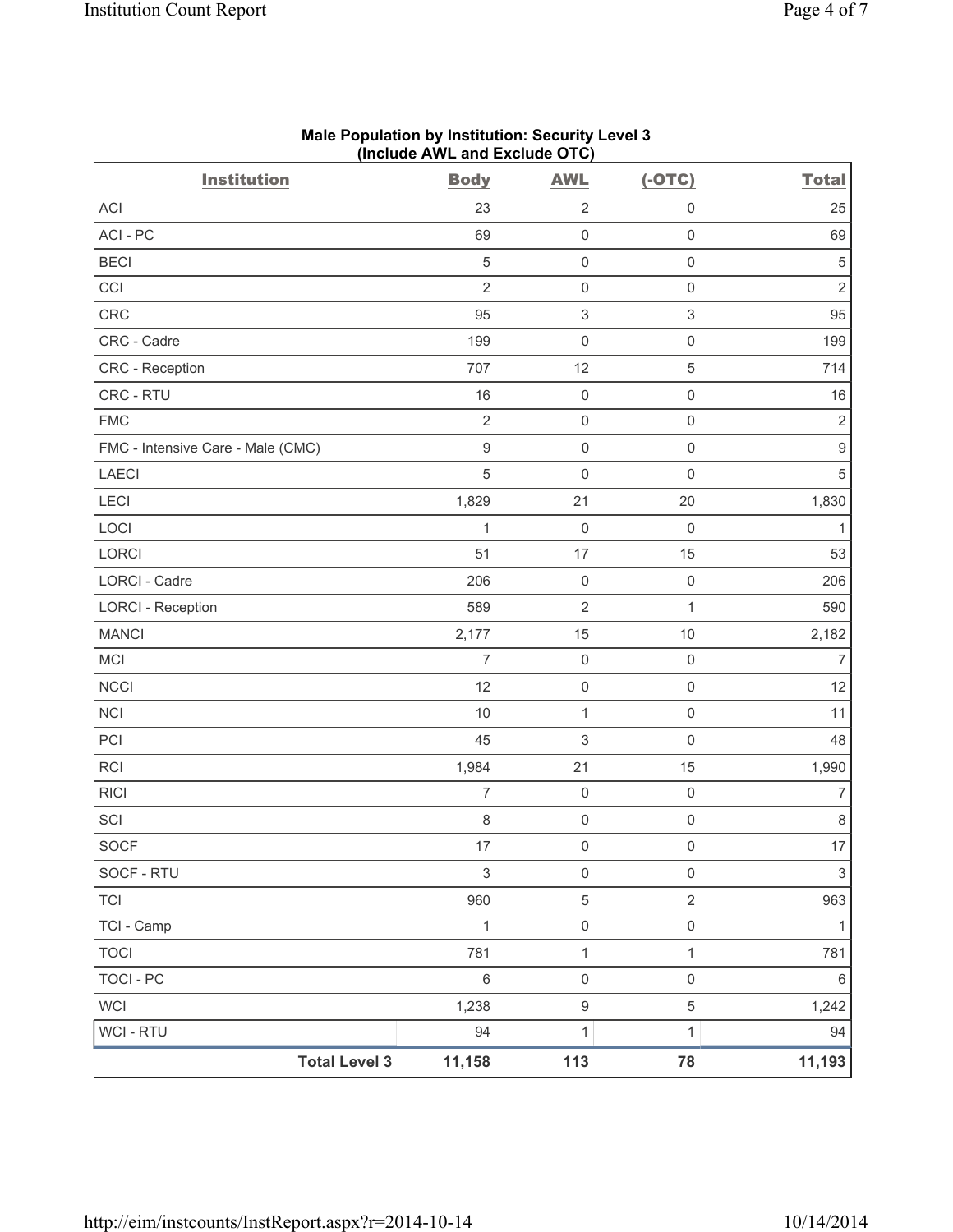| <b>Institution</b>                | <b>Body</b>    | <b>AWL</b>          | $(-OTC)$                  | <b>Total</b> |
|-----------------------------------|----------------|---------------------|---------------------------|--------------|
| <b>ACI</b>                        | 570            | 4                   | $\ensuremath{\mathsf{3}}$ | 571          |
| ACI-PC                            | 70             | $\mathsf 0$         | $\mathsf{O}\xspace$       | 70           |
| <b>ACI - RTU</b>                  | 81             | $\mathsf{O}\xspace$ | $\mathsf 0$               | 81           |
| <b>BECI</b>                       | 1,584          | 26                  | 17                        | 1,593        |
| CCI                               | 1,738          | 17                  | $\,8\,$                   | 1,747        |
| CRC                               | 112            | $\,6\,$             | $\ensuremath{\mathsf{3}}$ | 115          |
| CRC - Cadre                       | 60             | $\mathsf{O}\xspace$ | $\mathsf{O}\xspace$       | 60           |
| <b>CRC</b> - Reception            | 177            | 4                   | $\overline{4}$            | 177          |
| CRC - RTU                         | 22             | $\mathbf 0$         | $\mathsf{O}\xspace$       | 22           |
| CRC - Youth                       | $\sqrt{2}$     | $\sqrt{2}$          | $\overline{2}$            | $\sqrt{2}$   |
| <b>FMC</b>                        | $\overline{7}$ | $\mathbf{1}$        | $\mathsf{O}\xspace$       | $\,8\,$      |
| FMC - Intensive Care - Male (CMC) | 19             | $\mathbf{1}$        | $\mathsf{O}\xspace$       | 20           |
| GCI                               | 774            | $\,6\,$             | $\overline{4}$            | 776          |
| <b>LAECI</b>                      | 1,127          | 16                  | 13                        | 1,130        |
| LECI                              | 108            | $\mathsf{O}\xspace$ | $\mathsf{O}\xspace$       | 108          |
| LOCI                              | 1,077          | $\,6\,$             | $\,$ 3 $\,$               | 1,080        |
| LORCI                             | 123            | 18                  | 16                        | 125          |
| LORCI - Cadre                     | 12             | $\mathsf 0$         | $\mathsf{O}\xspace$       | 12           |
| <b>LORCI - Reception</b>          | 371            | $\sqrt{5}$          | 5                         | 371          |
| <b>MACI</b>                       | 1,036          | $\,6$               | $\mathsf 3$               | 1,039        |
| <b>MANCI</b>                      | 38             | $\mathsf{O}\xspace$ | $\mathsf{O}\xspace$       | 38           |
| <b>MCI</b>                        | 1,695          | 24                  | 19                        | 1,700        |
| MCI - Camp                        | 1              | $\mathbf 0$         | $\mathsf{O}\xspace$       | $\mathbf{1}$ |
| <b>NCCI</b>                       | 1,639          | 19                  | 14                        | 1,644        |
| NCCI - Camp                       | 12             | $\mathsf{O}\xspace$ | $\mathsf{O}\xspace$       | 12           |
| <b>NCI</b>                        | 1,757          | 27                  | 24                        | 1,760        |
| PCI                               | 839            | 17                  | $\ensuremath{\mathsf{3}}$ | 853          |
| <b>RCI</b>                        | 192            | $\sqrt{2}$          | $\overline{2}$            | 192          |
| <b>RICI</b>                       | 1,185          | 18                  | 13                        | 1,190        |
| SCI                               | 1,066          | $10$                | $\boldsymbol{9}$          | 1,067        |
| <b>TCI</b>                        | 41             | $\mathsf{O}\xspace$ | $\mathsf{O}\xspace$       | 41           |
| <b>TOCI</b>                       | 22             | $\mathsf{O}\xspace$ | $\mathsf{O}\xspace$       | 22           |
| <b>WCI</b>                        | 48             | $\mathsf{O}\xspace$ | $\mathsf{O}\xspace$       | 48           |
| <b>WCI - RTU</b>                  | $\sqrt{2}$     | $\mathbf 0$         | $\mathsf{O}\xspace$       | $\sqrt{2}$   |
| <b>Total Level 2</b>              | 17,607         | 235                 | 165                       | 17,677       |

#### **Male Population by Institution: Security Level 2 (Include AWL and Exclude OTC)**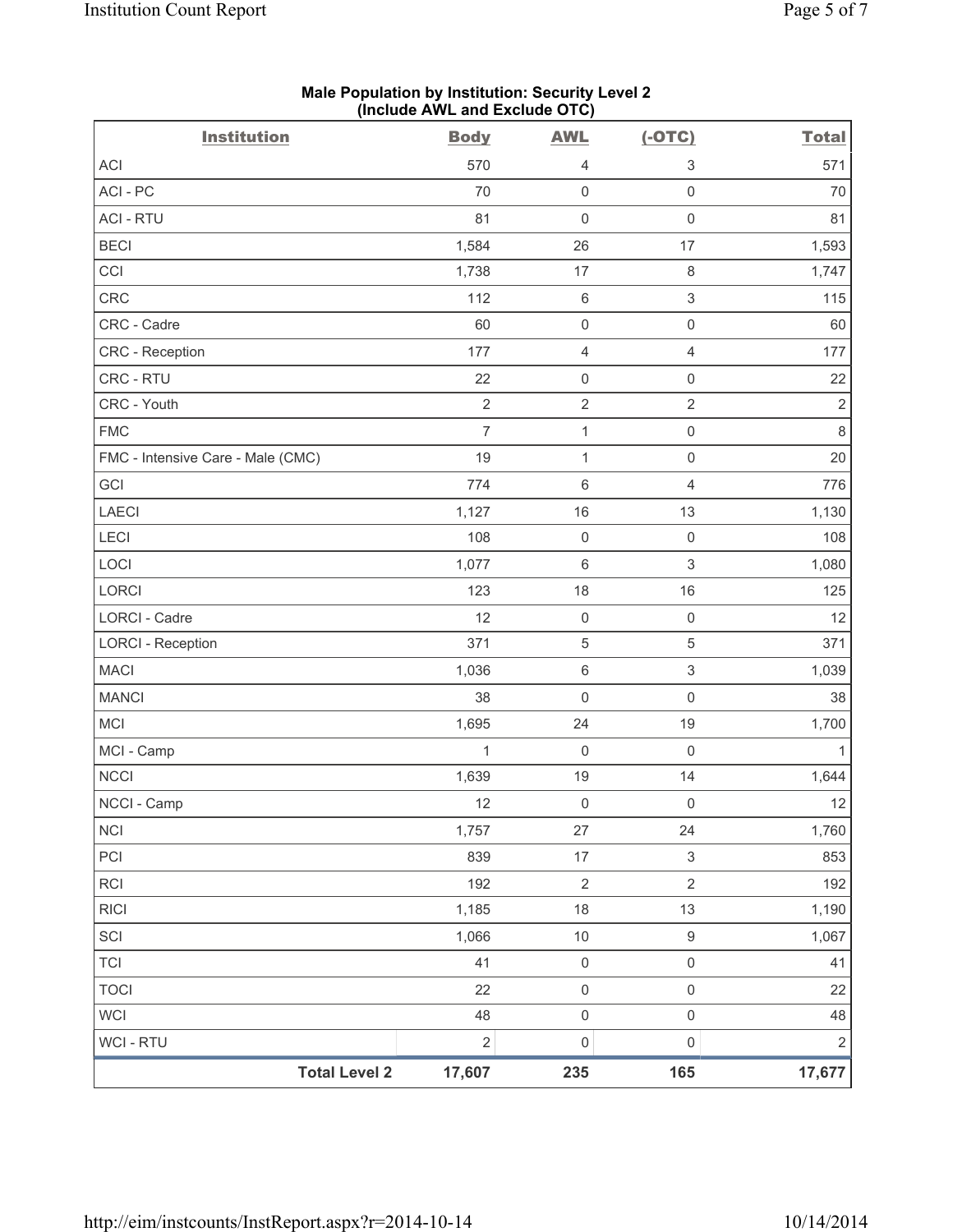| (include AVVL and Exclude OTO)    |                |                     |                     |                |  |
|-----------------------------------|----------------|---------------------|---------------------|----------------|--|
| <b>Institution</b>                | <b>Body</b>    | <b>AWL</b>          | $(-OTC)$            | <b>Total</b>   |  |
| <b>ACI</b>                        | 743            | 6                   | $\overline{2}$      | 747            |  |
| ACI-PC                            | 25             | $\mathsf 0$         | $\mathsf{O}\xspace$ | 25             |  |
| <b>ACI - RTU</b>                  | 44             | 1                   | $\mathbf{1}$        | 44             |  |
| <b>BECI</b>                       | 655            | 19                  | $\,8\,$             | 666            |  |
| <b>BECI - Camp</b>                | 482            | $\sqrt{2}$          | 1                   | 483            |  |
| CCI                               | 876            | $\mathbf 5$         | $\mathbf{1}$        | 880            |  |
| CRC                               | 69             | $\mathbf{1}$        | 1                   | 69             |  |
| CRC - Cadre                       | $\mathbf{1}$   | $\mathbf 0$         | $\mathsf{O}\xspace$ | $\mathbf{1}$   |  |
| CRC - Reception                   | 232            | $\,$ 3 $\,$         | $\,$ 3 $\,$         | 232            |  |
| CRC - RTU                         | $\overline{4}$ | $\mathsf{O}\xspace$ | $\mathsf{O}\xspace$ | $\overline{4}$ |  |
| <b>FMC</b>                        | 442            | $\,$ 5 $\,$         | $\mathbf{1}$        | 446            |  |
| FMC - Intensive Care - Male (CMC) | 13             | $\mathsf{O}\xspace$ | $\mathsf{O}\xspace$ | 13             |  |
| GCI                               | 462            | 10                  | $\overline{4}$      | 468            |  |
| GCI - Camp                        | 753            | $\mathbf 0$         | $\mathsf{O}\xspace$ | 753            |  |
| <b>GCI-RTU</b>                    | $\overline{2}$ | $\mathsf{O}\xspace$ | $\mathsf{O}\xspace$ | $\overline{2}$ |  |
| <b>LAECI</b>                      | 644            | 11                  | $\hbox{9}$          | 646            |  |
| LECI                              | 13             | $\mathbf 1$         | 1                   | 13             |  |
| LECI - Camp                       | 192            | $\mathbf 0$         | $\mathsf{O}\xspace$ | 192            |  |
| LOCI                              | 1,172          | 5                   | 1                   | 1,176          |  |
| LORCI                             | 86             | 18                  | 14                  | 90             |  |
| <b>LORCI - Cadre</b>              | $6\phantom{1}$ | $\mathbf 0$         | $\mathsf{O}\xspace$ | $\,6\,$        |  |
| <b>LORCI - Reception</b>          | 178            | $\overline{2}$      | $\mathbf{1}$        | 179            |  |
| MACI - Minimum                    | 1,408          | 27                  | 21                  | 1,414          |  |
| <b>MANCI</b>                      | 11             | $\overline{7}$      | $\overline{4}$      | 14             |  |
| MANCI - Camp                      | 407            | $\mathsf{O}\xspace$ | $\mathsf{O}\xspace$ | 407            |  |
| <b>MCI</b>                        | 514            | $\,$ 5 $\,$         | $\mathsf 3$         | 516            |  |
| MCI - Camp                        | 351            | $\sqrt{2}$          | $\overline{2}$      | 351            |  |
| <b>NCCI</b>                       | 612            | 11                  | $\boldsymbol{9}$    | 614            |  |
| NCCI - Camp                       | 400            | $\mathbf 1$         | $\mathbf{1}$        | 400            |  |
| <b>NCI</b>                        | 749            | $\boldsymbol{9}$    | $\,$ 5 $\,$         | 753            |  |
| <b>OSP</b>                        | $\overline{7}$ | $\mathsf{O}\xspace$ | $\mathsf{O}\xspace$ | $\overline{7}$ |  |
| PCI                               | 1,250          | 26                  | 12                  | 1,264          |  |
| <b>RICI</b>                       | 1,427          | 22                  | 11                  | 1,438          |  |
| SCI                               | 1,000          | 12                  | 5                   | 1,007          |  |
| <b>TCI</b>                        | 46             | $\overline{4}$      | $\mathsf{O}\xspace$ | 50             |  |
| TCI - Camp                        | 447            | $\mathsf{O}\xspace$ | $\mathsf{O}\xspace$ | 447            |  |
| <b>Total Level 1</b>              | 15,723         | 215                 | 121                 | 15,817         |  |

#### **Male Population by Institution: Security Level 1 (Include AWL and Exclude OTC)**